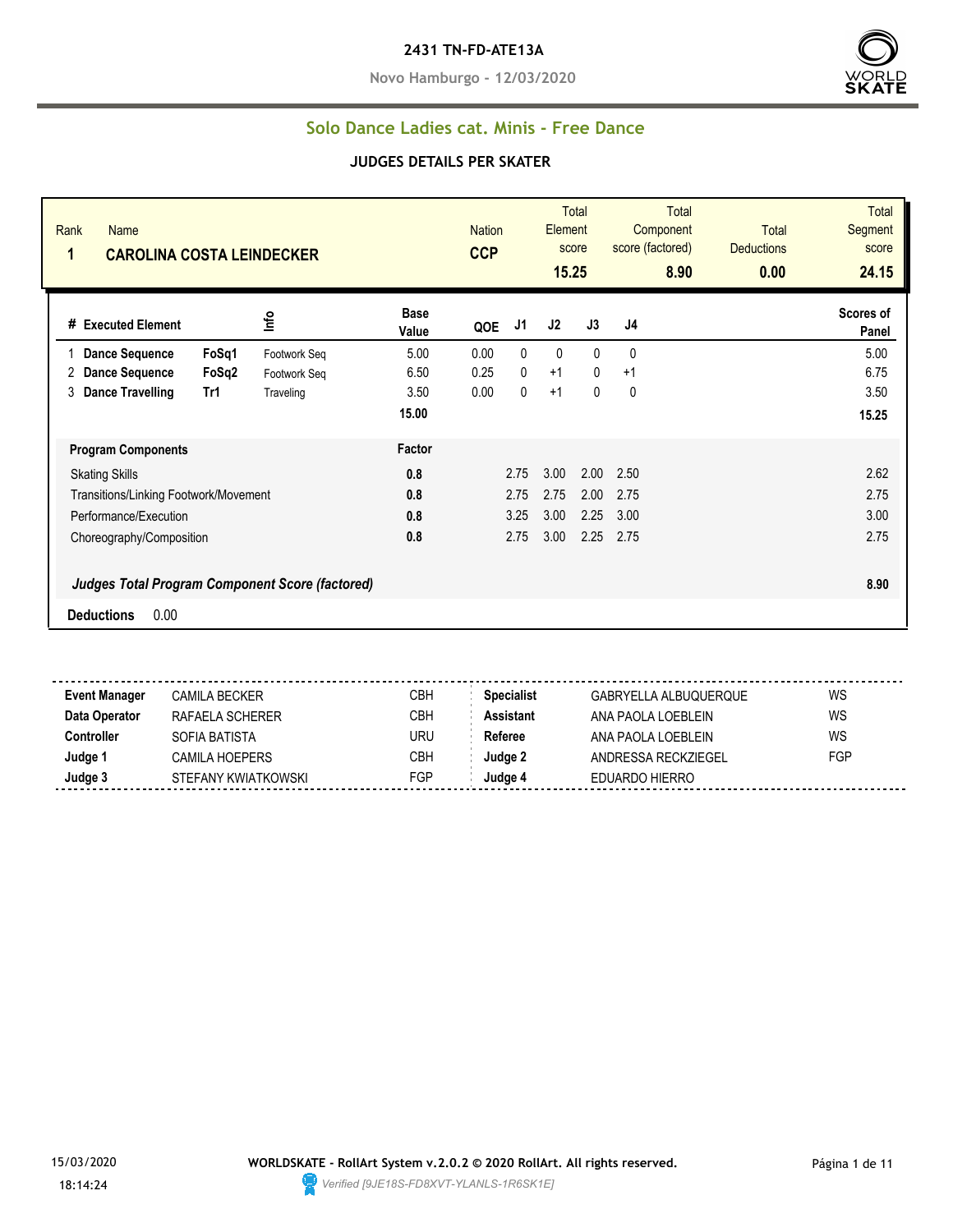| Rank<br><b>Name</b><br>$\overline{2}$<br><b>LAIS MENENDEZ ZANINI</b> |              |                      | <b>Nation</b><br><b>PAP</b> |              | Element<br>14.50 | <b>Total</b><br>score | <b>Total</b><br>Component<br>score (factored)<br>8.10 | <b>Total</b><br><b>Deductions</b><br>0.00 | Total<br><b>Segment</b><br>score<br>22.60 |
|----------------------------------------------------------------------|--------------|----------------------|-----------------------------|--------------|------------------|-----------------------|-------------------------------------------------------|-------------------------------------------|-------------------------------------------|
| # Executed Element                                                   | lnfo         | <b>Base</b><br>Value | QOE                         | J1           | J2               | J3                    | J4                                                    |                                           | Scores of<br>Panel                        |
| Tr <sub>2</sub><br><b>Dance Travelling</b>                           | Traveling    | 4.50                 | 0.00                        | $-1$         | $+1$             | $\Omega$              | $\Omega$                                              |                                           | 4.50                                      |
| <b>Dance Sequence</b><br>FoSq1<br>2                                  | Footwork Seg | 5.00                 | $-0.20$                     | $\mathbf{0}$ | $-1$             | $-1$                  | $\mathbf{0}$                                          |                                           | 4.80                                      |
| <b>Dance Sequence</b><br>FoSq1<br>3                                  | Footwork Seg | 5.00                 | 0.20                        | $+1$         | $-1$             | 0                     | $+1$                                                  |                                           | 5.20                                      |
|                                                                      |              | 14.50                |                             |              |                  |                       |                                                       |                                           | 14.50                                     |
| <b>Program Components</b>                                            |              | Factor               |                             |              |                  |                       |                                                       |                                           |                                           |
| <b>Skating Skills</b>                                                |              | 0.8                  |                             | 3.25         | 2.50             | 2.25                  | 2.50                                                  |                                           | 2.50                                      |
| Transitions/Linking Footwork/Movement                                |              | 0.8                  |                             | 3.00         | 2.50             | 2.50                  | 2.75                                                  |                                           | 2.62                                      |
| Performance/Execution                                                |              | 0.8                  |                             | 2.75         | 2.25             | 2.25                  | 2.75                                                  |                                           | 2.50                                      |
| Choreography/Composition                                             |              | 0.8                  |                             | 3.00         | 2.50             | 2.25                  | 2.50                                                  |                                           | 2.50                                      |
| <b>Judges Total Program Component Score (factored)</b>               |              |                      |                             |              |                  |                       |                                                       |                                           | 8.10                                      |
| 0.00<br><b>Deductions</b>                                            |              |                      |                             |              |                  |                       |                                                       |                                           |                                           |

| Event Manager | CAMILA BECKER       | СВН        | <b>Specialist</b> | GABRYELLA ALBUQUERQUE | WS         |
|---------------|---------------------|------------|-------------------|-----------------------|------------|
| Data Operator | RAFAFI A SCHFRFR    | CBH        | <b>Assistant</b>  | ANA PAOLA LOEBLEIN    | WS         |
| Controller    | SOFIA BATISTA       | URU        | Referee           | ANA PAOLA LOEBLEIN    | WS         |
| Judge 1       | CAMILA HOEPERS      | СВН        | Judge 2           | ANDRESSA RECKZIEGEL   | <b>FGP</b> |
| Judge 3       | STEFANY KWIATKOWSKI | <b>FGP</b> | Judge 4           | EDUARDO HIERRO        |            |
|               |                     |            |                   |                       |            |

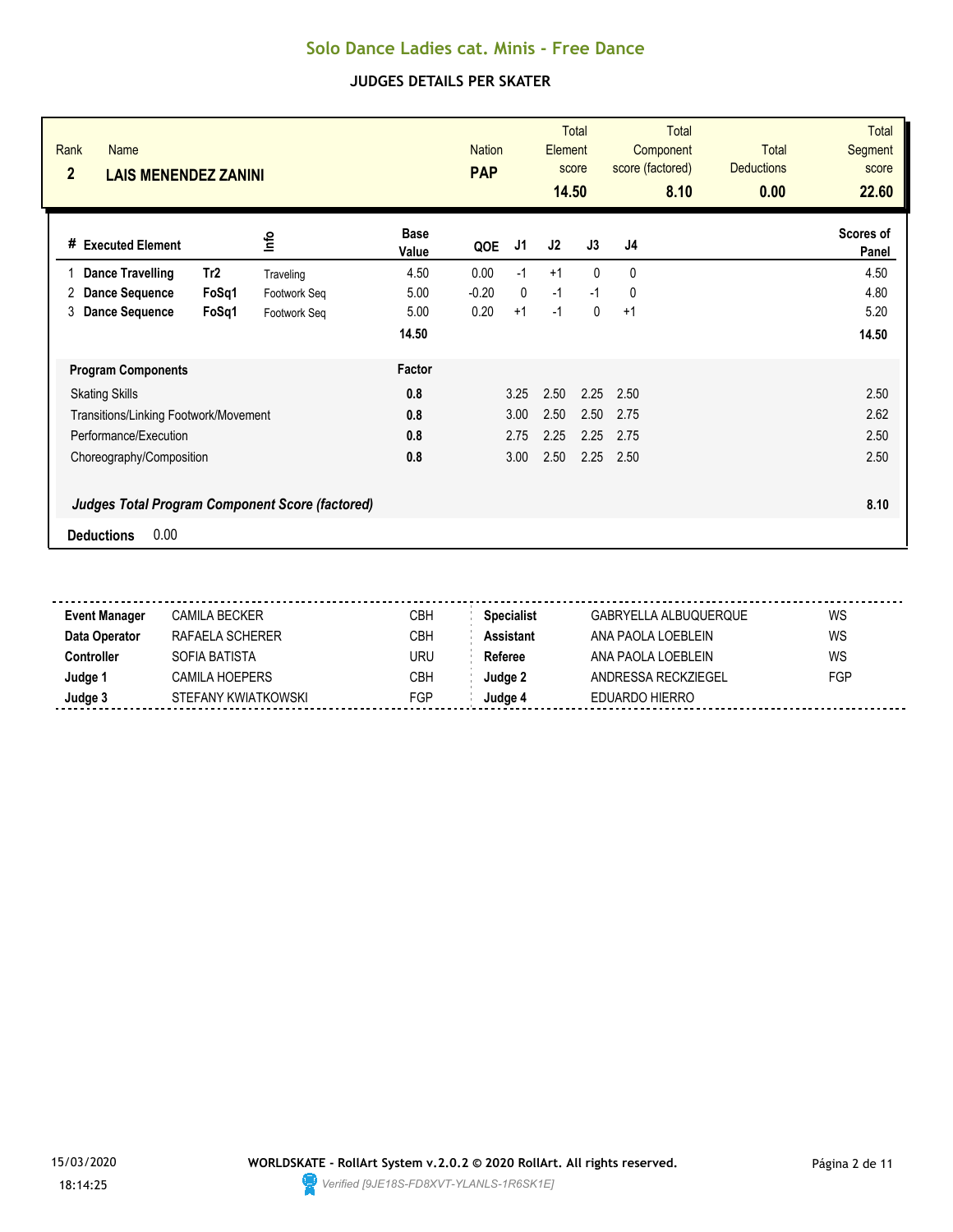| Rank<br>Name<br>3<br><b>GIOVANA LIMA DA COSTA REGO TEIXEIRA</b> |              |                      | <b>Nation</b><br><b>PAP</b> |      | Element<br>13.70 | <b>Total</b><br>score | <b>Total</b><br>Component<br>score (factored)<br>8.70 | <b>Total</b><br><b>Deductions</b><br>0.00 | <b>Total</b><br>Segment<br>score<br>22.40 |
|-----------------------------------------------------------------|--------------|----------------------|-----------------------------|------|------------------|-----------------------|-------------------------------------------------------|-------------------------------------------|-------------------------------------------|
| <b>Executed Element</b><br>#                                    | lnfo         | <b>Base</b><br>Value | QOE                         | J1   | J2               | J3                    | J <sub>4</sub>                                        |                                           | Scores of<br>Panel                        |
| <b>Dance Sequence</b><br>FoSq1                                  | Footwork Seq | 5.00                 | 0.20                        | 0    | $+1$             | $\mathbf{0}$          | $+1$                                                  |                                           | 5.20                                      |
| <b>Dance Travelling</b><br>Tr1<br>2                             | Traveling    | 3.50                 | 0.00                        | $-1$ | 0                | $\mathbf{0}$          | 0                                                     |                                           | 3.50                                      |
| <b>Dance Sequence</b><br>FoSq1<br>3                             | Footwork Seq | 5.00                 | 0.00                        | 0    | 0                | $\pmb{0}$             | 0                                                     |                                           | 5.00                                      |
|                                                                 |              | 13.50                |                             |      |                  |                       |                                                       |                                           | 13.70                                     |
| <b>Program Components</b>                                       |              | Factor               |                             |      |                  |                       |                                                       |                                           |                                           |
| <b>Skating Skills</b>                                           |              | 0.8                  |                             | 3.00 | 3.00             | 2.25                  | 2.50                                                  |                                           | 2.75                                      |
| Transitions/Linking Footwork/Movement                           |              | 0.8                  |                             | 2.50 | 2.50             | 2.25                  | 2.75                                                  |                                           | 2.50                                      |
| Performance/Execution                                           |              | 0.8                  |                             | 2.75 | 3.00             | 2.75                  | 3.00                                                  |                                           | 2.88                                      |
| Choreography/Composition                                        |              | 0.8                  |                             | 2.75 | 2.75             | 2.25                  | 3.00                                                  |                                           | 2.75                                      |
| <b>Judges Total Program Component Score (factored)</b>          |              |                      |                             |      |                  |                       |                                                       |                                           | 8.70                                      |
| 0.00<br><b>Deductions</b>                                       |              |                      |                             |      |                  |                       |                                                       |                                           |                                           |

| <b>Event Manager</b> | CAMILA BECKER       | CBH | Specialist       | GABRYELLA ALBUQUERQUE | WS  |
|----------------------|---------------------|-----|------------------|-----------------------|-----|
| Data Operator        | RAFAFI A SCHFRFR    | CBH | <b>Assistant</b> | ANA PAOLA LOEBI FIN   | WS  |
| Controller           | SOFIA BATISTA       | URU | Referee          | ANA PAOLA LOEBLFIN    | WS  |
| Judge 1              | CAMILA HOEPERS      | CBH | Judae 2          | ANDRESSA RECKZIEGEL   | FGP |
| Judge 3              | STEFANY KWIATKOWSKI | FGP | Judae 4          | EDUARDO HIERRO        |     |
|                      |                     |     |                  |                       |     |

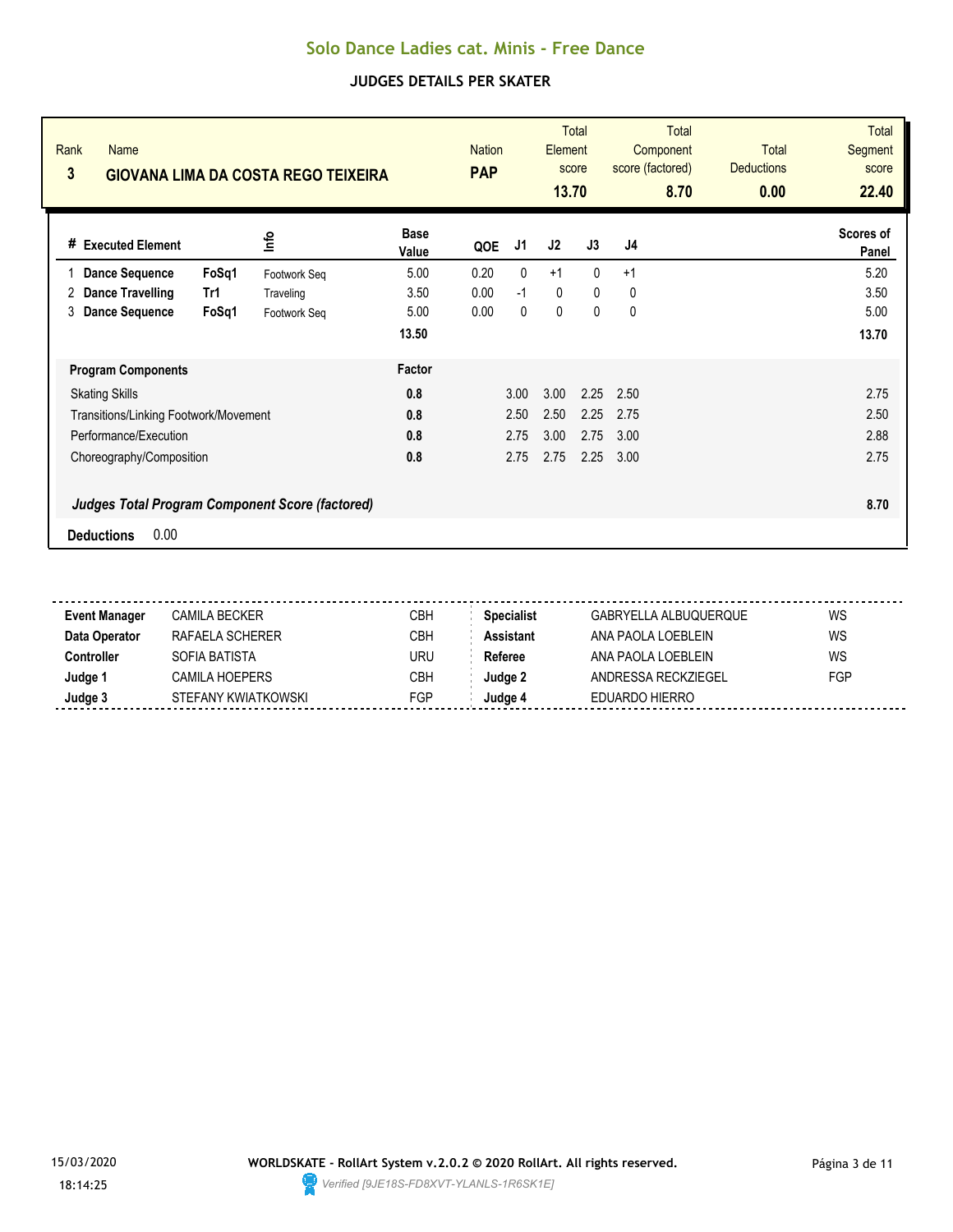| Rank<br><b>Name</b><br>4<br><b>SOPHIA FERRARACIO DE LIMA</b> |              |                      | <b>CPP</b> | <b>Nation</b> |      | <b>Total</b><br>Element<br>score<br>13.40 | <b>Total</b><br>Component<br>score (factored)<br>8.20 | <b>Total</b><br><b>Deductions</b><br>0.00 | Total<br>Segment<br>score<br>21.60 |
|--------------------------------------------------------------|--------------|----------------------|------------|---------------|------|-------------------------------------------|-------------------------------------------------------|-------------------------------------------|------------------------------------|
| <b>Executed Element</b><br>#                                 | lnfo         | <b>Base</b><br>Value | QOE        | J1            | J2   | J3                                        | J <sub>4</sub>                                        |                                           | Scores of<br>Panel                 |
| <b>Dance Travelling</b><br>Tr1                               | Traveling    | 3.50                 | $-0.30$    | $-2$          | $-1$ | $-1$                                      | $-1$                                                  |                                           | 3.20                               |
| <b>Dance Sequence</b><br>FoSq1<br>2                          | Footwork Seq | 5.00                 | 0.20       | $+1$          | $+1$ | $\mathbf{0}$                              | 0                                                     |                                           | 5.20                               |
| <b>Dance Sequence</b><br>FoSq1<br>3                          | Footwork Seg | 5.00                 | 0.00       | 0             | 0    | 0                                         | 0                                                     |                                           | 5.00                               |
|                                                              |              | 13.50                |            |               |      |                                           |                                                       |                                           | 13.40                              |
| <b>Program Components</b>                                    |              | Factor               |            |               |      |                                           |                                                       |                                           |                                    |
| <b>Skating Skills</b>                                        |              | 0.8                  |            | 3.75          | 3.00 | 2.25                                      | 2.50                                                  |                                           | 2.75                               |
| Transitions/Linking Footwork/Movement                        |              | 0.8                  |            | 3.75          | 2.50 | 1.75                                      | 2.25                                                  |                                           | 2.38                               |
| Performance/Execution                                        |              | 0.8                  |            | 3.75          | 2.75 | 2.50                                      | 2.50                                                  |                                           | 2.62                               |
| Choreography/Composition                                     |              | 0.8                  |            | 3.75          | 2.50 | 2.25                                      | 2.50                                                  |                                           | 2.50                               |
| <b>Judges Total Program Component Score (factored)</b>       |              |                      |            |               |      |                                           |                                                       |                                           | 8.20                               |
| 0.00<br><b>Deductions</b>                                    |              |                      |            |               |      |                                           |                                                       |                                           |                                    |

| <b>Event Manager</b> | CAMILA BECKER       | CBH        | <b>Specialist</b> | GABRYELLA ALBUQUERQUE | WS  |
|----------------------|---------------------|------------|-------------------|-----------------------|-----|
| Data Operator        | RAFAFI A SCHFRFR    | CBH        | <b>Assistant</b>  | ANA PAOLA LOEBI FIN   | WS  |
| Controller           | SOFIA BATISTA       | URU        | Referee           | ANA PAOLA LOEBI FIN   | WS  |
| Judge 1              | CAMILA HOEPERS      | <b>CBH</b> | Judge 2           | ANDRESSA RECKZIEGEL   | FGP |
| Judge 3              | STEFANY KWIATKOWSKI | FGP        | Judae 4           | EDUARDO HIERRO        |     |
|                      |                     |            |                   |                       |     |

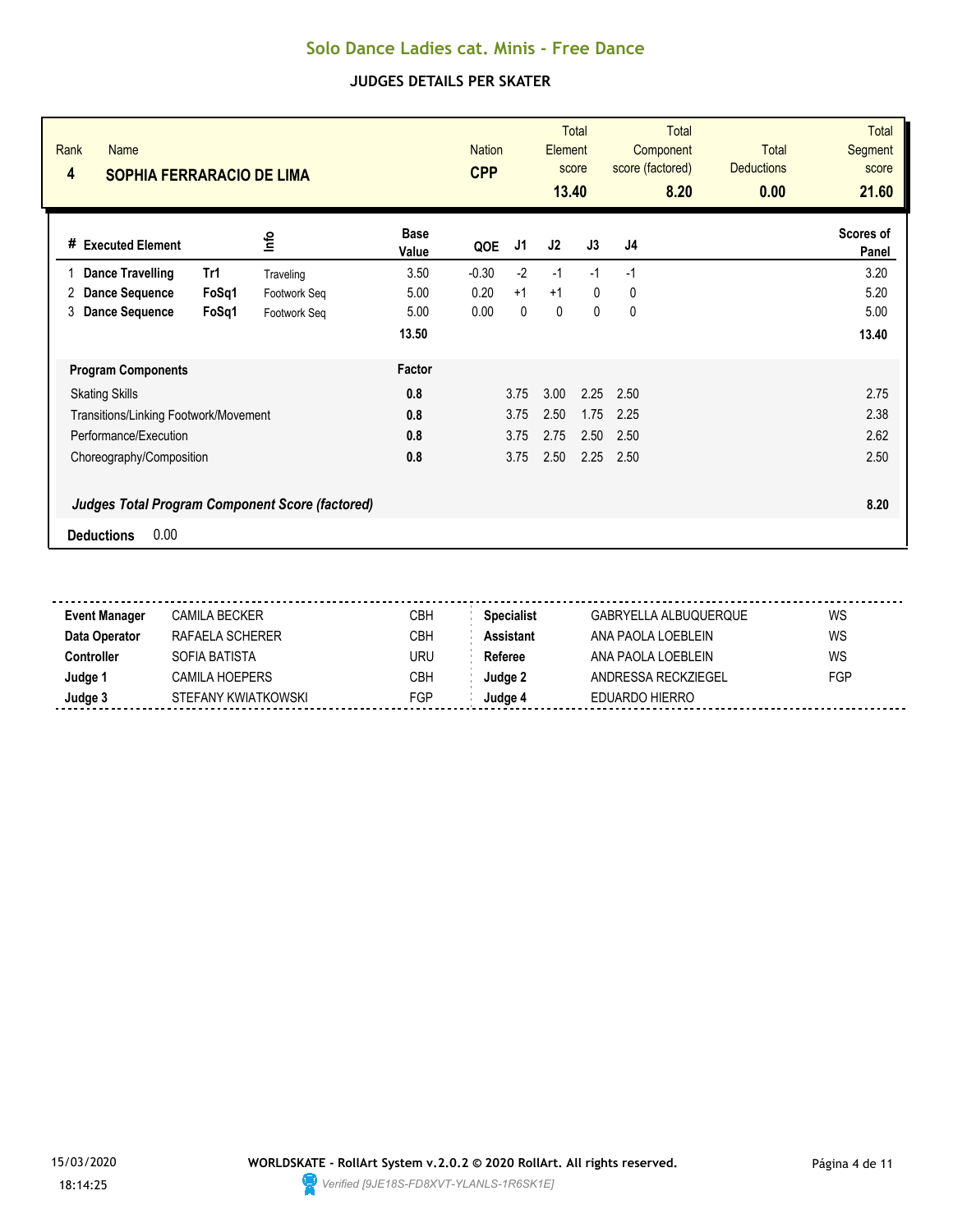| Rank<br><b>Name</b><br>5<br><b>GABRIELA SALAVERRY TAMINATO</b> |              |                      | <b>Nation</b><br><b>AAB</b> |      | Element<br>13.35 | <b>Total</b><br>score | <b>Total</b><br>Component<br>score (factored)<br>6.60 | <b>Total</b><br><b>Deductions</b><br>0.00 | Total<br>Segment<br>score<br>19.95 |
|----------------------------------------------------------------|--------------|----------------------|-----------------------------|------|------------------|-----------------------|-------------------------------------------------------|-------------------------------------------|------------------------------------|
| <b>Executed Element</b><br>#                                   | <u>nfo</u>   | <b>Base</b><br>Value | QOE                         | J1   | J2               | J3                    | J <sub>4</sub>                                        |                                           | Scores of<br>Panel                 |
| FoSq1<br><b>Dance Sequence</b>                                 | Footwork Seq | 5.00                 | 0.00                        | 0    | $-1$             | $\mathbf{0}$          | $\mathbf{0}$                                          |                                           | 5.00                               |
| <b>Dance Sequence</b><br>FoSq1<br>2                            | Footwork Seq | 5.00                 | 0.00                        | 0    | $-1$             | $\mathbf{0}$          | 0                                                     |                                           | 5.00                               |
| <b>Dance Travelling</b><br>Tr1<br>3                            | Traveling    | 3.50                 | $-0.15$                     | $-1$ | 0                | $\mathbf 0$           | $-1$                                                  |                                           | 3.35                               |
|                                                                |              | 13.50                |                             |      |                  |                       |                                                       |                                           | 13.35                              |
| <b>Program Components</b>                                      |              | Factor               |                             |      |                  |                       |                                                       |                                           |                                    |
| <b>Skating Skills</b>                                          |              | 0.8                  |                             | 1.75 | 2.25             | 2.00                  | 2.50                                                  |                                           | 2.12                               |
| Transitions/Linking Footwork/Movement                          |              | 0.8                  |                             | 1.50 | 2.00             | 1.75                  | 2.25                                                  |                                           | 1.88                               |
| Performance/Execution                                          |              | 0.8                  |                             | 1.50 | 2.25             | 2.25                  | 2.50                                                  |                                           | 2.25                               |
| Choreography/Composition                                       |              | 0.8                  |                             | 1.50 | 2.25             | 1.75                  | 2.50                                                  |                                           | 2.00                               |
| <b>Judges Total Program Component Score (factored)</b>         |              |                      |                             |      |                  |                       |                                                       |                                           | 6.60                               |
| 0.00<br><b>Deductions</b>                                      |              |                      |                             |      |                  |                       |                                                       |                                           |                                    |

| <b>Event Manager</b> | CAMILA BECKER       | CBH        | <b>Specialist</b> | GABRYELLA ALBUQUERQUE | WS  |
|----------------------|---------------------|------------|-------------------|-----------------------|-----|
| Data Operator        | RAFAELA SCHERFR     | CBH        | <b>Assistant</b>  | ANA PAOLA LOEBI FIN   | WS  |
| Controller           | SOFIA BATISTA       | URU        | Referee           | ANA PAOLA LOEBLFIN    | WS  |
| Judge 1              | CAMILA HOEPERS      | <b>CBH</b> | Judae 2           | ANDRESSA RECKZIEGEL   | FGP |
| Judge 3              | STEFANY KWIATKOWSKI | FGP        | Judge 4           | EDUARDO HIERRO        |     |
|                      |                     |            |                   |                       |     |

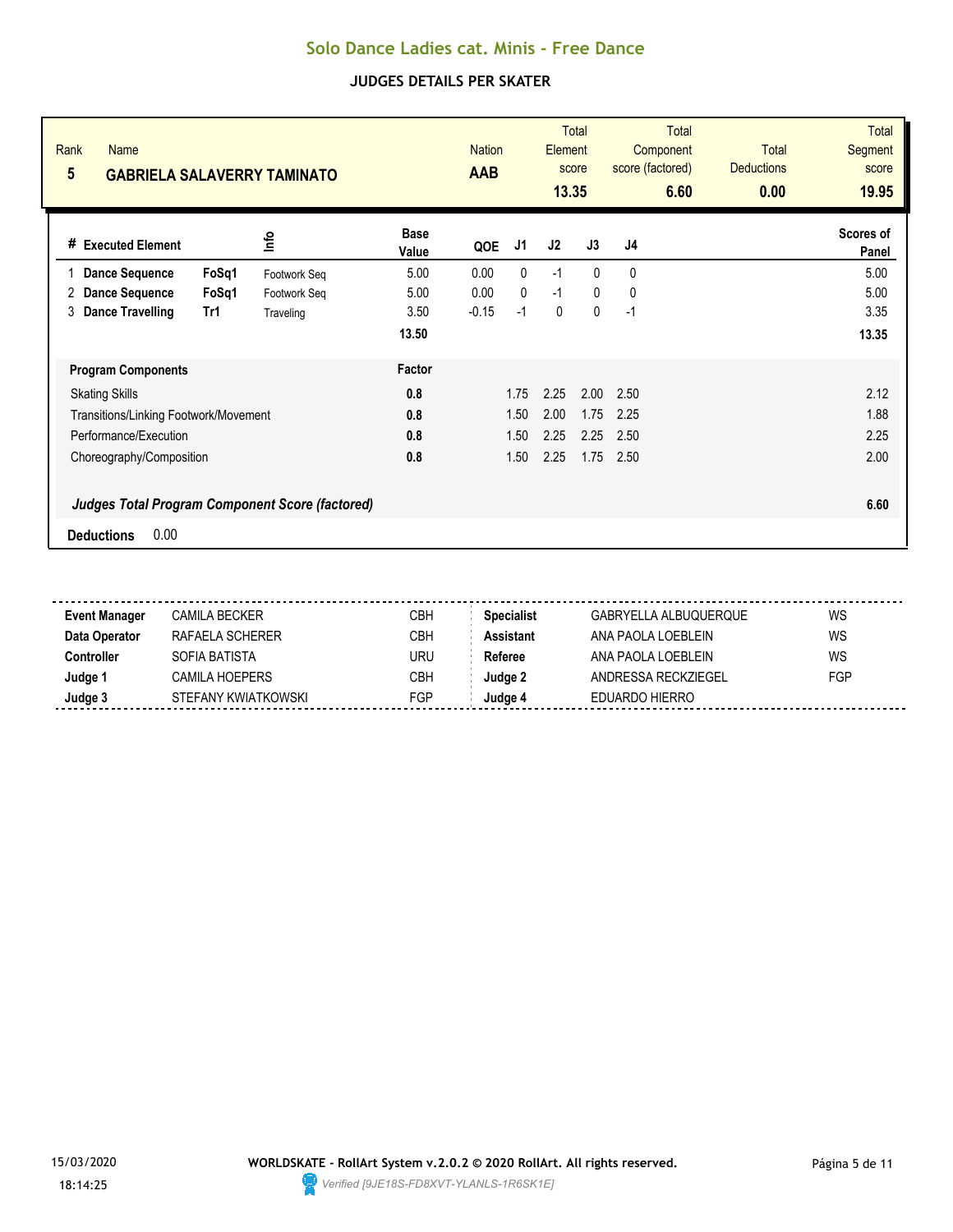| Rank<br><b>Name</b><br>$6\phantom{1}$<br><b>ANA FERREIRA LUBINI</b> |              |                      | <b>Nation</b><br><b>EPA</b> |      | Element<br>12.80 | <b>Total</b><br>score | <b>Total</b><br>Component<br>score (factored)<br>6.90 | <b>Total</b><br><b>Deductions</b><br>0.00 | <b>Total</b><br>Segment<br>score<br>19.70 |
|---------------------------------------------------------------------|--------------|----------------------|-----------------------------|------|------------------|-----------------------|-------------------------------------------------------|-------------------------------------------|-------------------------------------------|
| # Executed Element                                                  | ۴ů           | <b>Base</b><br>Value | QOE                         | J1   | J2               | J3                    | J4                                                    |                                           | Scores of<br>Panel                        |
| <b>Dance Travelling</b><br>Tr1                                      | Traveling    | 3.50                 | $-0.30$                     | $-2$ | $-1$             | $\Omega$              | $-1$                                                  |                                           | 3.20                                      |
| <b>Dance Sequence</b><br>FoSq1<br>2                                 | Footwork Seq | 5.00                 | 0.00                        | $-1$ | $\mathbf{0}$     | $\mathbf{0}$          | 0                                                     |                                           | 5.00                                      |
| <b>Dance Sequence</b><br>FoSq1<br>3                                 | Footwork Seq | 5.00                 | $-0.40$                     | $-2$ | $-1$             | $-1$                  | $-1$                                                  |                                           | 4.60                                      |
|                                                                     |              | 13.50                |                             |      |                  |                       |                                                       |                                           | 12.80                                     |
| <b>Program Components</b>                                           |              | Factor               |                             |      |                  |                       |                                                       |                                           |                                           |
| <b>Skating Skills</b>                                               |              | 0.8                  |                             | 1.75 | 2.50             | 2.00                  | 2.25                                                  |                                           | 2.12                                      |
| Transitions/Linking Footwork/Movement                               |              | 0.8                  |                             | 2.00 | 2.50             | 1.75                  | 2.00                                                  |                                           | 2.00                                      |
| Performance/Execution                                               |              | 0.8                  |                             | 2.00 | 2.50             | 2.50                  | 2.25                                                  |                                           | 2.38                                      |
| Choreography/Composition                                            |              | 0.8                  |                             | 2.00 | 2.50             | 2.00                  | 2.25                                                  |                                           | 2.12                                      |
| <b>Judges Total Program Component Score (factored)</b>              |              |                      |                             |      |                  |                       |                                                       |                                           | 6.90                                      |
| 0.00<br><b>Deductions</b>                                           |              |                      |                             |      |                  |                       |                                                       |                                           |                                           |

| <b>Event Manager</b> | CAMILA BECKER       | <b>CBH</b> | <b>Specialist</b> | GABRYELLA ALBUQUERQUE | WS  |
|----------------------|---------------------|------------|-------------------|-----------------------|-----|
| Data Operator        | RAFAELA SCHERER     | CBH        | Assistant         | ANA PAOLA LOEBI FIN   | WS  |
| Controller           | SOFIA BATISTA       | uru        | Referee           | ANA PAOLA LOEBI FIN   | WS  |
| Judge 1              | CAMILA HOEPERS      | <b>CBH</b> | Judge 2           | ANDRESSA RECKZIEGEL   | FGP |
| Judge 3              | STEFANY KWIATKOWSKI | FGP        | Judge 4           | EDUARDO HIERRO        |     |
|                      |                     |            |                   |                       |     |

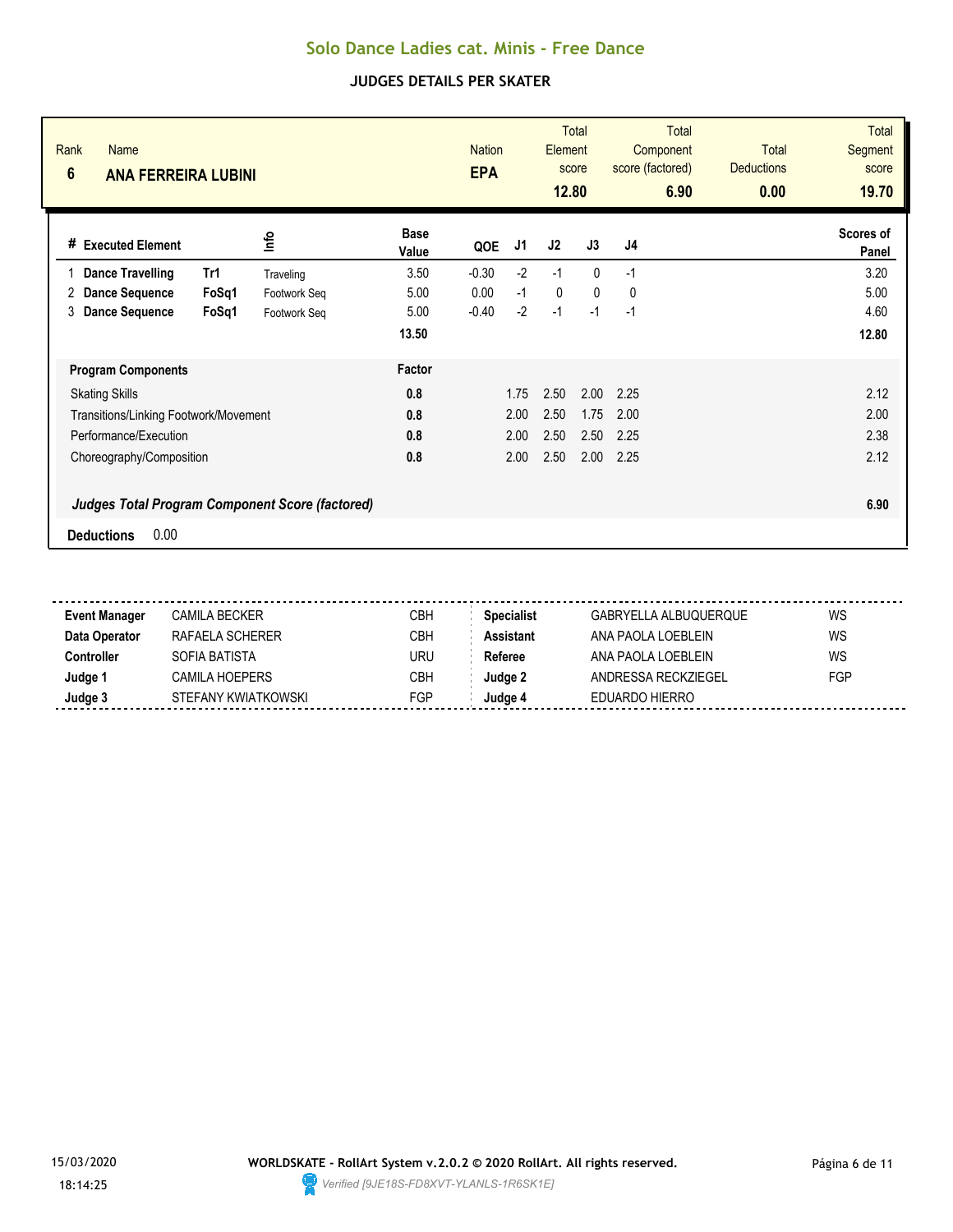| Rank<br><b>Name</b><br>7<br><b>MANUELA FLORES STERNBERG</b> |                                                 |                      | <b>Nation</b><br><b>PAP</b> |              | Element<br>11.35 | <b>Total</b><br>score | <b>Total</b><br>Component<br>score (factored)<br>8.00 | <b>Total</b><br><b>Deductions</b><br>0.00 | <b>Total</b><br>Segment<br>score<br>19.35 |
|-------------------------------------------------------------|-------------------------------------------------|----------------------|-----------------------------|--------------|------------------|-----------------------|-------------------------------------------------------|-------------------------------------------|-------------------------------------------|
| # Executed Element                                          | lnfo                                            | <b>Base</b><br>Value | QOE                         | J1           | J2               | J3                    | J <sub>4</sub>                                        |                                           | Scores of<br>Panel                        |
| Tr1<br><b>Dance Travelling</b>                              | Traveling                                       | 3.50                 | 0.00                        | $\mathbf{0}$ | $\mathbf{0}$     | $\mathbf{0}$          | 0                                                     |                                           | 3.50                                      |
| <b>Dance Sequence</b><br>2                                  | FoSqB<br>Footwork Seq                           | 4.00                 | 0.00                        | $\mathbf{0}$ | $-1$             | 0                     | 0                                                     |                                           | 4.00                                      |
| <b>Dance Sequence</b><br>3                                  | FoSqB<br>Footwork Seg                           | 4.00                 | $-0.15$                     | $-1$         | $-1$             | 0                     | 0                                                     |                                           | 3.85                                      |
|                                                             |                                                 | 11.50                |                             |              |                  |                       |                                                       |                                           | 11.35                                     |
| <b>Program Components</b>                                   |                                                 | Factor               |                             |              |                  |                       |                                                       |                                           |                                           |
| <b>Skating Skills</b>                                       |                                                 | 0.8                  |                             | 2.75         | 2.50             | 2.50                  | 2.25                                                  |                                           | 2.50                                      |
| Transitions/Linking Footwork/Movement                       |                                                 | 0.8                  |                             | 2.75         | 2.25             | 2.50                  | 2.50                                                  |                                           | 2.50                                      |
| Performance/Execution                                       |                                                 | 0.8                  |                             | 2.25         | 2.75             | 2.50                  | 2.50                                                  |                                           | 2.50                                      |
| Choreography/Composition                                    |                                                 | 0.8                  |                             | 2.50         | 2.50             | 2.25                  | 2.50                                                  |                                           | 2.50                                      |
|                                                             | Judges Total Program Component Score (factored) |                      |                             |              |                  |                       |                                                       |                                           | 8.00                                      |
| 0.00<br><b>Deductions</b>                                   |                                                 |                      |                             |              |                  |                       |                                                       |                                           |                                           |

| <b>Event Manager</b> | CAMILA BECKER       | CBH        | <b>Specialist</b> | GABRYELLA ALBUQUERQUE | WS  |
|----------------------|---------------------|------------|-------------------|-----------------------|-----|
| Data Operator        | RAFAELA SCHERFR     | CBH        | <b>Assistant</b>  | ANA PAOLA LOEBI FIN   | WS  |
| Controller           | SOFIA BATISTA       | URU        | Referee           | ANA PAOLA LOEBLFIN    | WS  |
| Judge 1              | CAMILA HOEPERS      | <b>CBH</b> | Judae 2           | ANDRESSA RECKZIEGEL   | FGP |
| Judge 3              | STEFANY KWIATKOWSKI | FGP        | Judge 4           | EDUARDO HIERRO        |     |
|                      |                     |            |                   |                       |     |

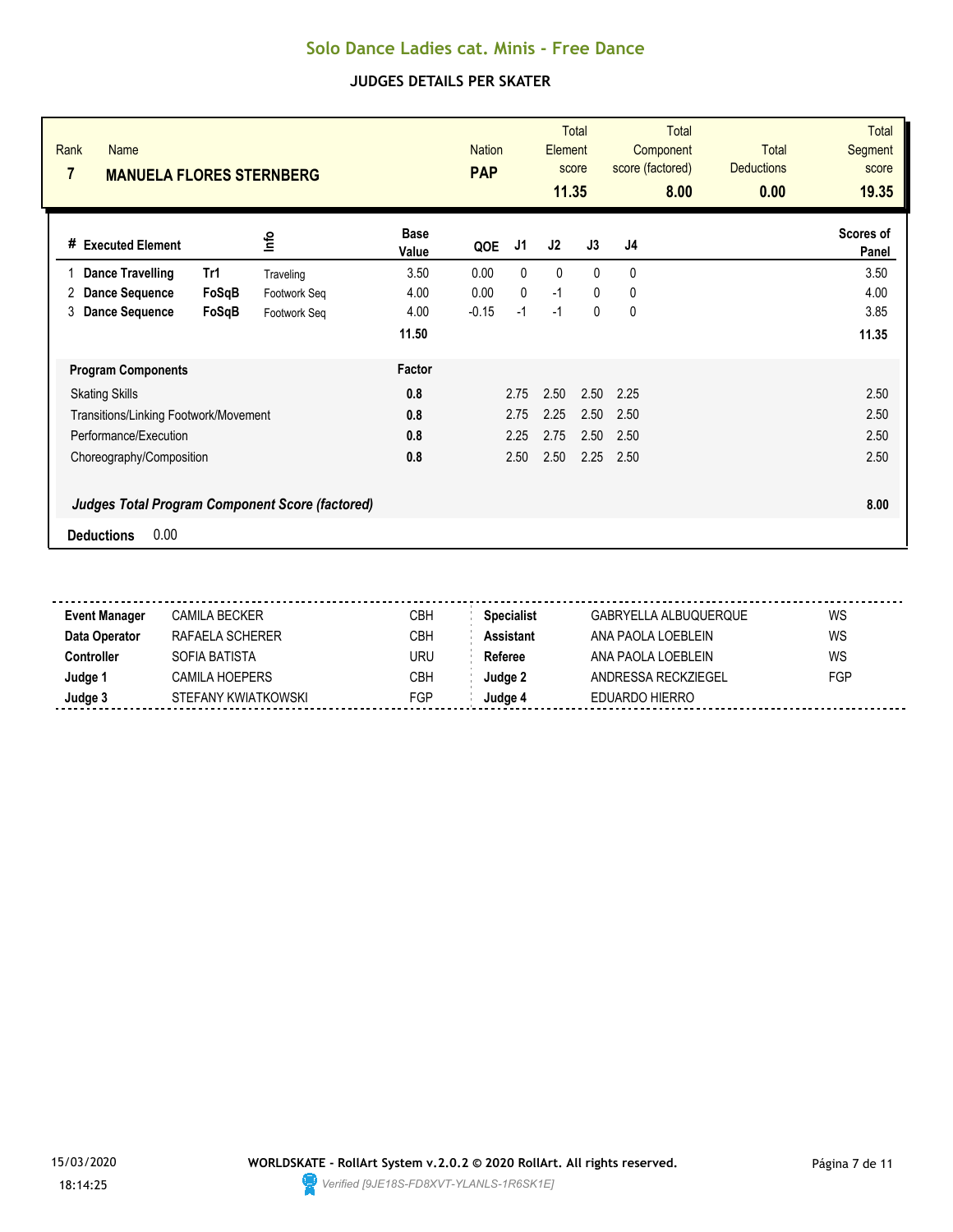| Rank<br><b>Name</b><br>8<br><b>STHEFANY BORGTTE</b>    |              |                      | <b>Nation</b><br><b>AGE</b> |      | Element<br>12.70 | <b>Total</b><br>score | <b>Total</b><br>Component<br>score (factored)<br>6.40 | <b>Total</b><br><b>Deductions</b><br>0.00 | <b>Total</b><br>Segment<br>score<br>19.10 |
|--------------------------------------------------------|--------------|----------------------|-----------------------------|------|------------------|-----------------------|-------------------------------------------------------|-------------------------------------------|-------------------------------------------|
| # Executed Element                                     | lnfo         | <b>Base</b><br>Value | QOE                         | J1   | J2               | J3                    | J4                                                    |                                           | Scores of<br>Panel                        |
| <b>Dance Sequence</b><br>FoSq1                         | Footwork Seq | 5.00                 | $-0.40$                     | $-1$ | $-1$             | $-1$                  | $-1$                                                  |                                           | 4.60                                      |
| Dance Travelling<br>Tr1<br>2                           | Traveling    | 3.50                 | 0.00                        | $-2$ | $\mathbf{0}$     | $\mathbf{0}$          | 0                                                     |                                           | 3.50                                      |
| <b>Dance Sequence</b><br>FoSq1<br>3                    | Footwork Seq | 5.00                 | $-0.40$                     | $-1$ | 0                | $-1$                  | $-1$                                                  |                                           | 4.60                                      |
|                                                        |              | 13.50                |                             |      |                  |                       |                                                       |                                           | 12.70                                     |
| <b>Program Components</b>                              |              | Factor               |                             |      |                  |                       |                                                       |                                           |                                           |
| <b>Skating Skills</b>                                  |              | 0.8                  |                             | 2.00 | 2.50             | 2.00                  | 2.00                                                  |                                           | 2.00                                      |
| Transitions/Linking Footwork/Movement                  |              | 0.8                  |                             | 1.50 | 2.25             | 2.00                  | 1.75                                                  |                                           | 1.88                                      |
| Performance/Execution                                  |              | 0.8                  |                             | 2.00 | 2.50             | 2.00                  | 2.00                                                  |                                           | 2.00                                      |
| Choreography/Composition                               |              | 0.8                  |                             | 1.75 | 2.50             | 2.00                  | 2.25                                                  |                                           | 2.12                                      |
| <b>Judges Total Program Component Score (factored)</b> |              |                      |                             |      |                  |                       |                                                       |                                           | 6.40                                      |
| 0.00<br><b>Deductions</b>                              |              |                      |                             |      |                  |                       |                                                       |                                           |                                           |

| Event Manager | CAMILA BECKER       | СВН        | <b>Specialist</b> | GABRYELLA ALBUQUERQUE | WS         |
|---------------|---------------------|------------|-------------------|-----------------------|------------|
| Data Operator | RAFAFI A SCHFRFR    | CBH        | <b>Assistant</b>  | ANA PAOLA LOEBLEIN    | WS         |
| Controller    | SOFIA BATISTA       | URU        | Referee           | ANA PAOLA LOEBLEIN    | WS         |
| Judge 1       | CAMILA HOEPERS      | СВН        | Judge 2           | ANDRESSA RECKZIEGEL   | <b>FGP</b> |
| Judge 3       | STEFANY KWIATKOWSKI | <b>FGP</b> | Judge 4           | EDUARDO HIERRO        |            |
|               |                     |            |                   |                       |            |

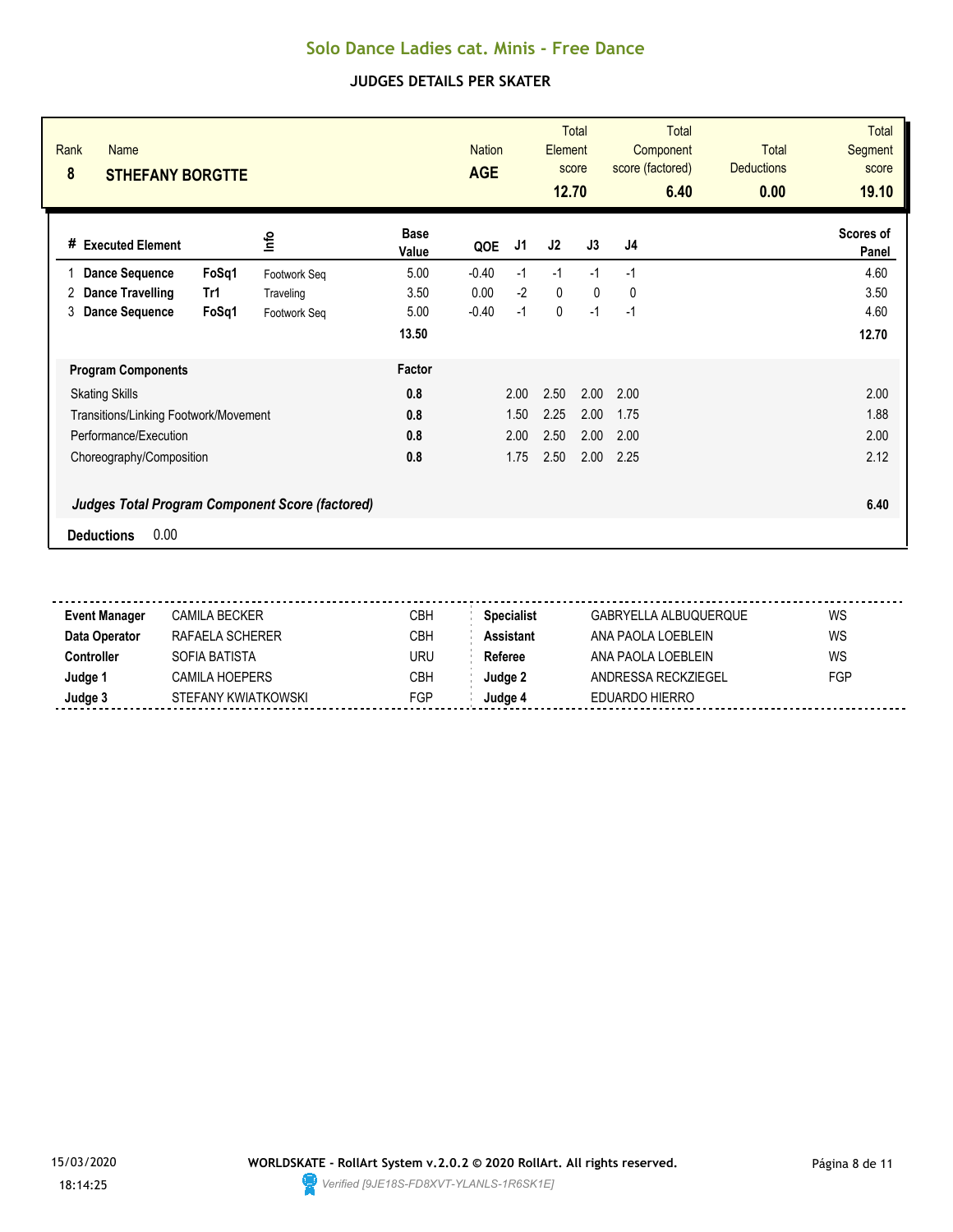| Rank<br><b>Name</b><br>9<br><b>HELENA SILVEIRA LISAKOWSKI</b> |              |                      | <b>Nation</b><br><b>PAP</b> |      | Element<br>11.60 | <b>Total</b><br>score | <b>Total</b><br>Component<br>score (factored)<br>7.30 | <b>Total</b><br><b>Deductions</b><br>$-1.00$ | <b>Total</b><br>Segment<br>score<br>17.90 |
|---------------------------------------------------------------|--------------|----------------------|-----------------------------|------|------------------|-----------------------|-------------------------------------------------------|----------------------------------------------|-------------------------------------------|
| <b>Executed Element</b><br>#                                  | lnfo         | <b>Base</b><br>Value | QOE                         | J1   | J2               | J3                    | J <sub>4</sub>                                        |                                              | Scores of<br>Panel                        |
| <b>Dance Sequence</b><br>FoSqB                                | Footwork Seq | 4.00                 | 0.00                        | 0    | $-1$             | $\Omega$              | $\Omega$                                              |                                              | 4.00                                      |
| Dance Travelling<br>Tr2<br>2                                  | Traveling    | 4.50                 | 0.00                        | 0    | 0                | $\mathbf{0}$          | 0                                                     |                                              | 4.50                                      |
| <b>Dance Sequence</b><br>FoSqB<br>3                           | Footwork Seq | 4.00                 | $-0.90$                     | $-3$ | $-3$             | $-3$                  | $-3$                                                  |                                              | 3.10                                      |
|                                                               |              | 12.50                |                             |      |                  |                       |                                                       |                                              | 11.60                                     |
| <b>Program Components</b>                                     |              | Factor               |                             |      |                  |                       |                                                       |                                              |                                           |
| <b>Skating Skills</b>                                         |              | 0.8                  |                             | 2.75 | 2.25             | 2.25                  | 2.25                                                  |                                              | 2.25                                      |
| Transitions/Linking Footwork/Movement                         |              | 0.8                  |                             | 2.50 | 2.00             | 2.50                  | 2.00                                                  |                                              | 2.25                                      |
| Performance/Execution                                         |              | 0.8                  |                             | 2.25 | 2.50             | 2.25                  | 2.50                                                  |                                              | 2.38                                      |
| Choreography/Composition                                      |              | 0.8                  |                             | 2.50 | 2.25             | 2.25                  | 2.25                                                  |                                              | 2.25                                      |
| <b>Judges Total Program Component Score (factored)</b>        |              |                      |                             |      |                  |                       |                                                       |                                              | 7.30                                      |
| $-1.00$<br><b>Deductions</b>                                  | Falls:1      |                      |                             |      |                  |                       |                                                       |                                              |                                           |

| Event Manager | CAMILA BECKER       | СВН        | <b>Specialist</b> | GABRYELLA ALBUQUERQUE | WS         |
|---------------|---------------------|------------|-------------------|-----------------------|------------|
| Data Operator | RAFAFI A SCHFRFR    | CBH        | <b>Assistant</b>  | ANA PAOLA LOEBLEIN    | WS         |
| Controller    | SOFIA BATISTA       | URU        | Referee           | ANA PAOLA LOEBLEIN    | WS         |
| Judge 1       | CAMILA HOEPERS      | СВН        | Judge 2           | ANDRESSA RECKZIEGEL   | <b>FGP</b> |
| Judge 3       | STEFANY KWIATKOWSKI | <b>FGP</b> | Judge 4           | EDUARDO HIERRO        |            |
|               |                     |            |                   |                       |            |

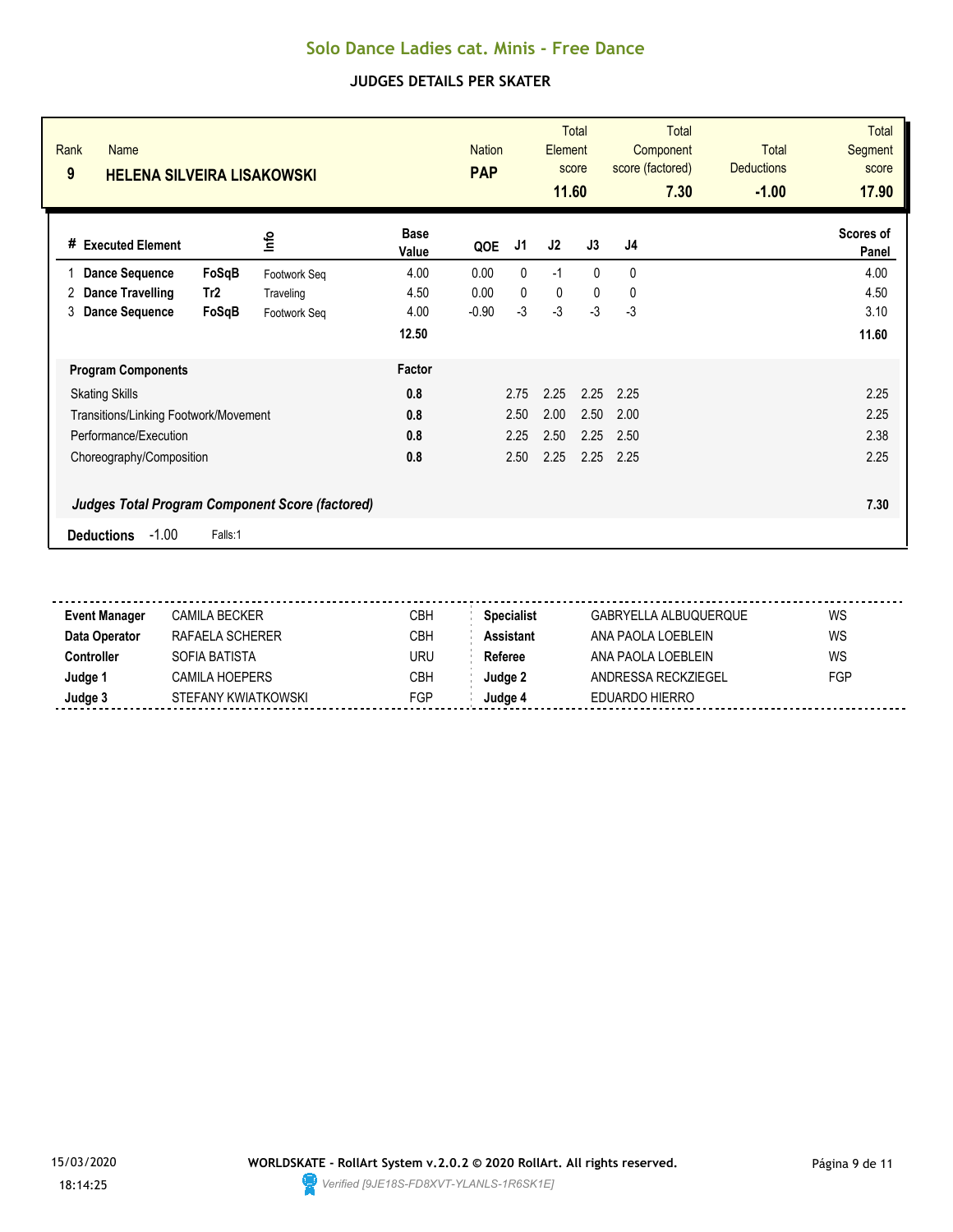| Rank<br><b>Name</b><br>10<br><b>BETINA BIRCK</b> |                                                        |                      | <b>Nation</b><br><b>ASR</b> |      | <b>Element</b><br>10.75 | Total<br>score | <b>Total</b><br>Component<br>score (factored)<br>7.10 | <b>Total</b><br><b>Deductions</b><br>0.00 | <b>Total</b><br>Segment<br>score<br>17.85 |
|--------------------------------------------------|--------------------------------------------------------|----------------------|-----------------------------|------|-------------------------|----------------|-------------------------------------------------------|-------------------------------------------|-------------------------------------------|
| # Executed Element                               | ٩ų                                                     | <b>Base</b><br>Value | QOE                         | J1   | J2                      | J3             | J4                                                    |                                           | Scores of<br>Panel                        |
| <b>Dance Sequence</b>                            | FoSqB<br>Footwork Seq                                  | 4.00                 | $-0.30$                     | $-1$ | $-1$                    | $-1$           | $-1$                                                  |                                           | 3.70                                      |
| <b>Dance Travelling</b><br>2                     | Tr1<br>Traveling                                       | 3.50                 | $-0.15$                     | $-1$ | $+1$                    | $\mathbf{0}$   | $-1$                                                  |                                           | 3.35                                      |
| <b>Dance Sequence</b><br>3                       | FoSqB<br>Footwork Seq                                  | 4.00                 | $-0.30$                     | $-1$ | $-1$                    | $-2$           | $-1$                                                  |                                           | 3.70                                      |
|                                                  |                                                        | 11.50                |                             |      |                         |                |                                                       |                                           | 10.75                                     |
| <b>Program Components</b>                        |                                                        | Factor               |                             |      |                         |                |                                                       |                                           |                                           |
| <b>Skating Skills</b>                            |                                                        | 0.8                  |                             | 2.25 | 2.25                    | 1.75           | 2.00                                                  |                                           | 2.12                                      |
| Transitions/Linking Footwork/Movement            |                                                        | 0.8                  |                             | 2.00 | 2.00                    | 1.75           | 2.25                                                  |                                           | 2.00                                      |
| Performance/Execution                            |                                                        | 0.8                  |                             | 2.50 | 2.50                    | 2.00           | 2.50                                                  |                                           | 2.50                                      |
| Choreography/Composition                         |                                                        | 0.8                  |                             | 2.25 | 2.25                    | 1.75           | 2.25                                                  |                                           | 2.25                                      |
|                                                  | <b>Judges Total Program Component Score (factored)</b> |                      |                             |      |                         |                |                                                       |                                           | 7.10                                      |
| 0.00<br><b>Deductions</b>                        |                                                        |                      |                             |      |                         |                |                                                       |                                           |                                           |

| <b>Event Manager</b> | CAMILA BECKER       | CBH | Specialist       | GABRYELLA ALBUQUERQUE | WS  |  |
|----------------------|---------------------|-----|------------------|-----------------------|-----|--|
| Data Operator        | RAFAFI A SCHFRFR    | CBH | <b>Assistant</b> | ANA PAOLA LOEBI FIN   | WS  |  |
| Controller           | SOFIA BATISTA       | URU | Referee          | ANA PAOLA LOEBLFIN    | WS  |  |
| Judge 1              | CAMILA HOEPERS      | СВН | Judae 2          | ANDRESSA RECKZIEGEL   | FGP |  |
| Judge 3              | STEFANY KWIATKOWSKI | FGP | Judae 4          | EDUARDO HIERRO        |     |  |
|                      |                     |     |                  |                       |     |  |